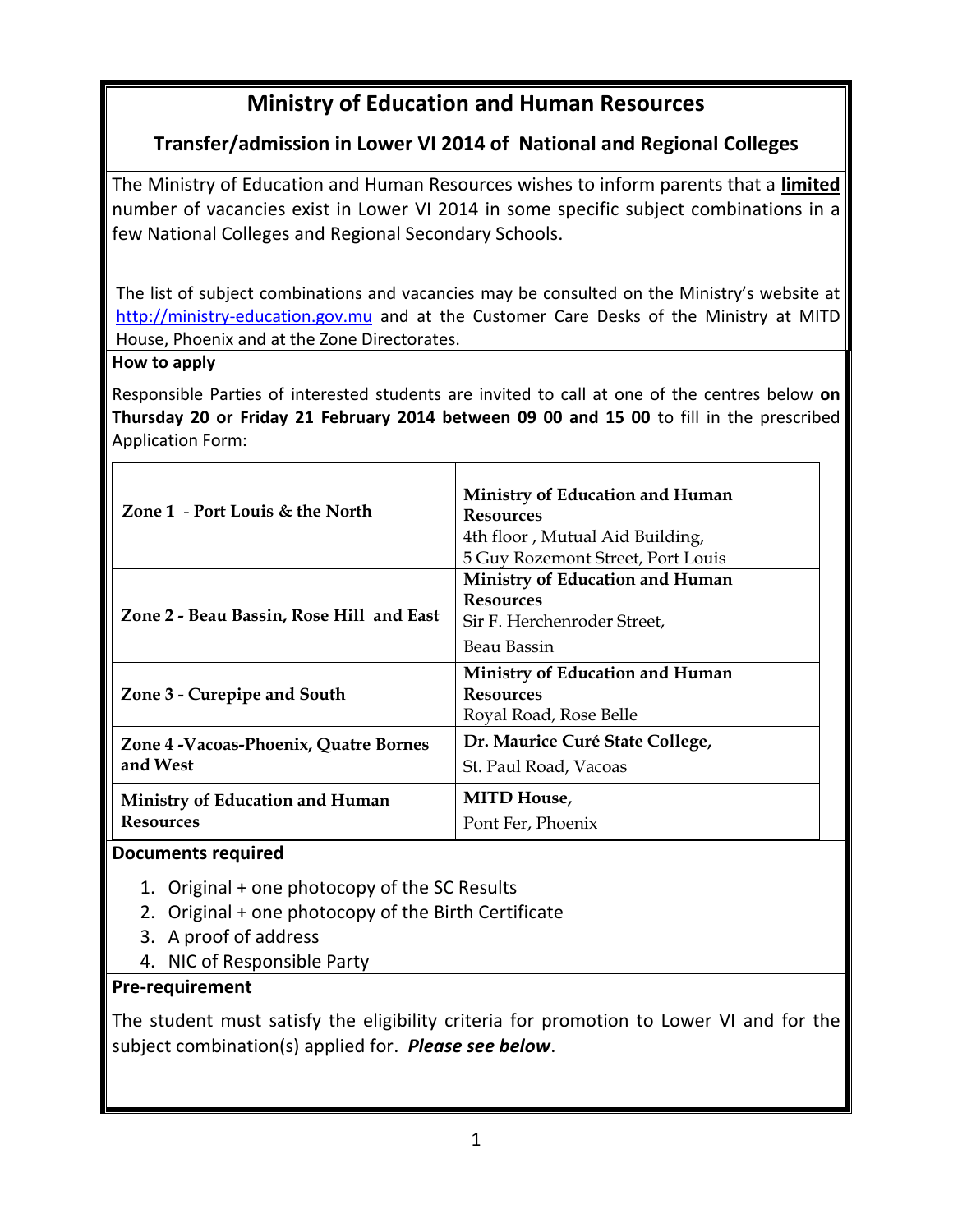### **Criteria for allocation of seats**

Vacant seats will be allocated **strictly** on the basis of the following approved criteria:

- (i). SC grade aggregate of the applicant, and
- (ii). In case of ties, the sub aggregate in the subjects to be taken at Principal Level.

#### **Note**

- 1. Applicants may opt for any number of National or Regional schools of their choice. However, the Regional school(s) applied for must be in the same zone as their place of residence.
- 2. Requests for transfer to schools and for subject combinations other than those advertised will **NOT** be considered.
- 3. **Once a seat has been allocated in a school, a change of subject combination will NOT be entertained.**
- 4. Successful candidates will, on the day of registration, be required to choose their AS Level subject among those offered by the school where they have been admitted/transferred. **Any subsequent request for a change in the AS level subject will NOT be entertained.**
- 5. Responsible Parties having made a prior request for a transfer should submit a fresh application on the prescribed form within the specified date limit.
- 6. Applications received after the closing date i.e. Friday 21 February 2014 will not be considered.
- 7. Reply letters will be sent by 10 March 2014 at the latest
	- (i) by post, for applicants from Private Secondary Schools and for Private candidates; and
	- (ii) through the Heads of their respective schools, in the case of students currently attending a State Secondary School.
- 8. **The Ministry reserves the right not to fill any given vacancy as a result of this Communiqué**.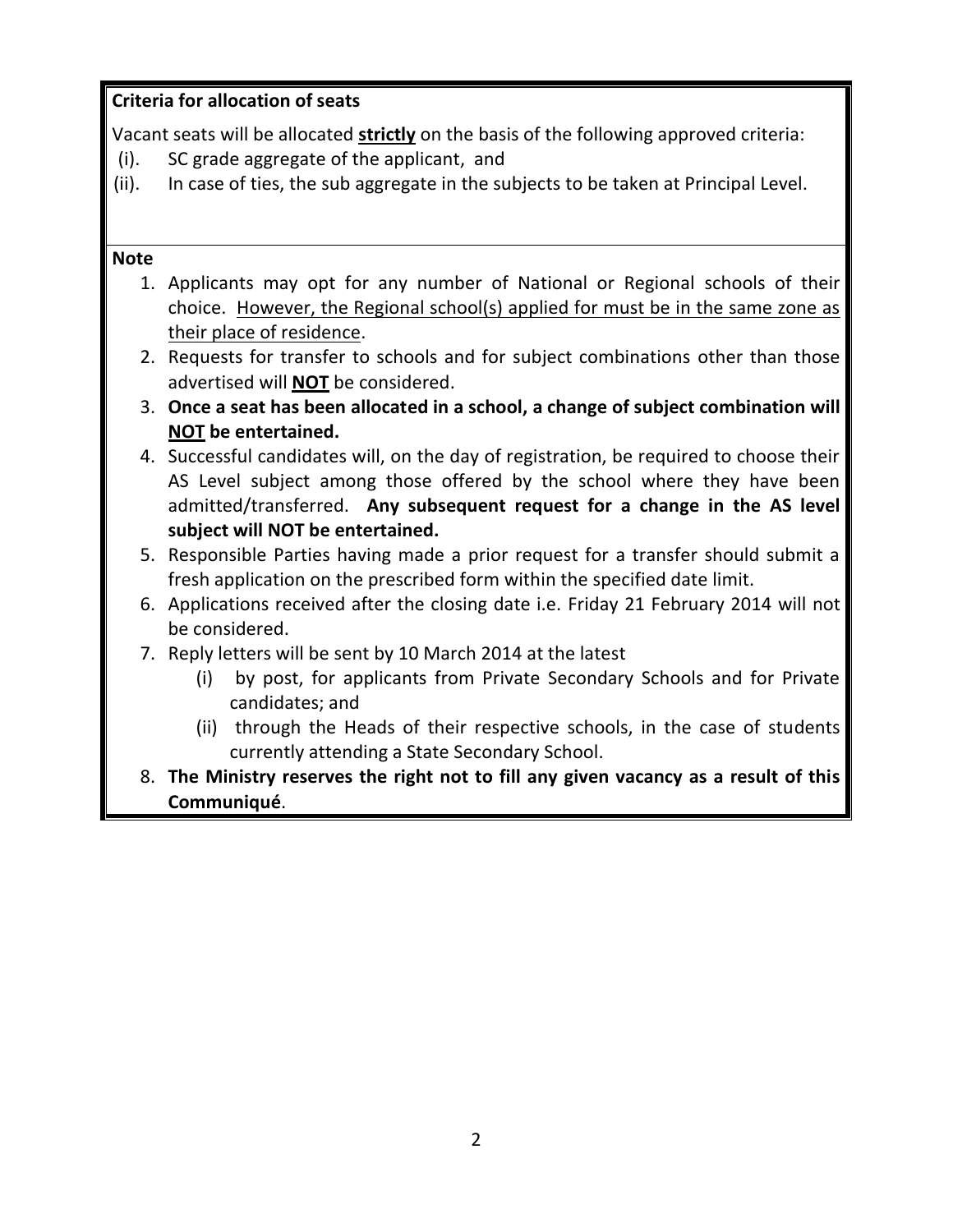## **CRITERIA FOR PROMOTION TO LOWER VI – 2014**

The criteria for promotion to **Lower VI 2014** are as follows:

#### **Age Criterion**

**1.1.** Students should **NOT** have reached the age of **19** on **1st January, 2014**

#### **Minimum qualifications requirements**

**1.2.** Students should

**either** have passed SC with a minimum of **three (3)** credits obtained at one and the same sitting

**or** have obtained G.C.E. "O" level in **five (5) subjects** with a minimum of Grade C in **three (3) subjects** and at least a **Grade E in English** at one and the same sitting.

#### **Eligibility for subject combination at Principal Level**

**1.3.** In addition to the above, students should hold a CREDIT at SC or Grade C at GCE "O" level in each of the THREE (3) subjects they propose to offer at Principal Level.

**Exceptional case**: Where a student has obtained five (5) credits or Grade C at GCE "O" level at one and the same sitting, but has a pass or Grade E at GCE "O" level in the third subject to be offered at Principal Level, he/she may exceptionally be allowed to offer the same subject at Principal Level. **This is, however, subject to 1.4 and 1.5 below**.

- **1.4.** Students wishing to offer Literature in English at Principal Level must have obtained at least a **CREDIT** in either English or Literature in English at SC or Grade C at GCE "O" level.
- **1.5.** Students wishing to offer Mathematics at Principal Level must have obtained either a **CREDIT** in Mathematics or Additional Mathematics at SC or Grade C at GCE "O" level.
- **1.6.** Students who have a **CREDIT** at SC or Grade "C" at GCE "O" Level in